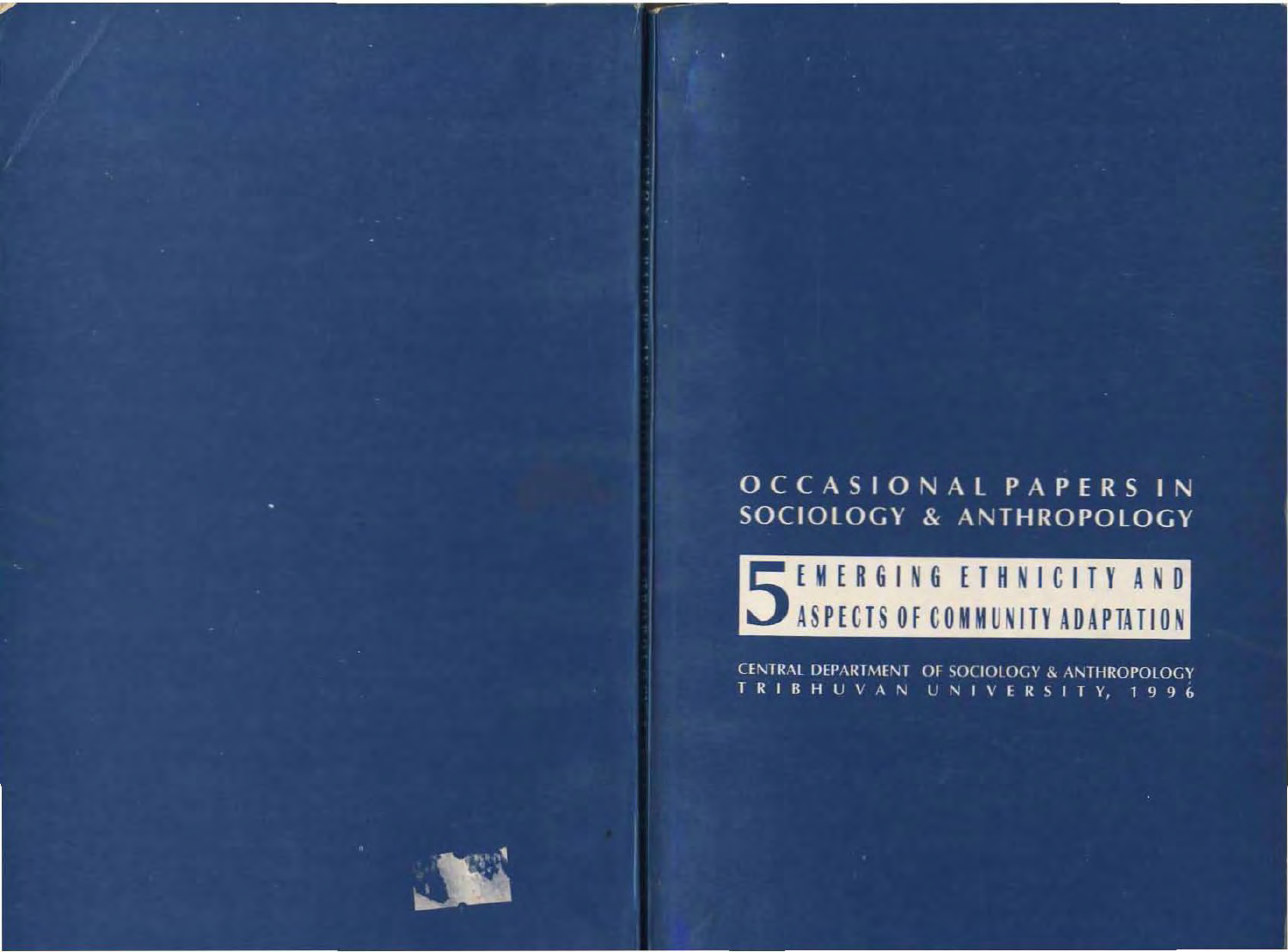### OCCASIONAL PAPERS IN SOCIOLOGY & ANTHROPOLOGY

# SEMERGING ETHNICITY AND

Editors

Krishna B. Bhattachan, Ph.D. Ganesh M. Gurung, Ph.D.

**Guest Editor** Anand Aditya Central Dept. of Pol. Science Tribhuvan University

CENTRAL DEPARTMENT OF SOCIOLOGY & ANTHROPOLOGY TRIBHUVAN UNIVERSITY, 1996